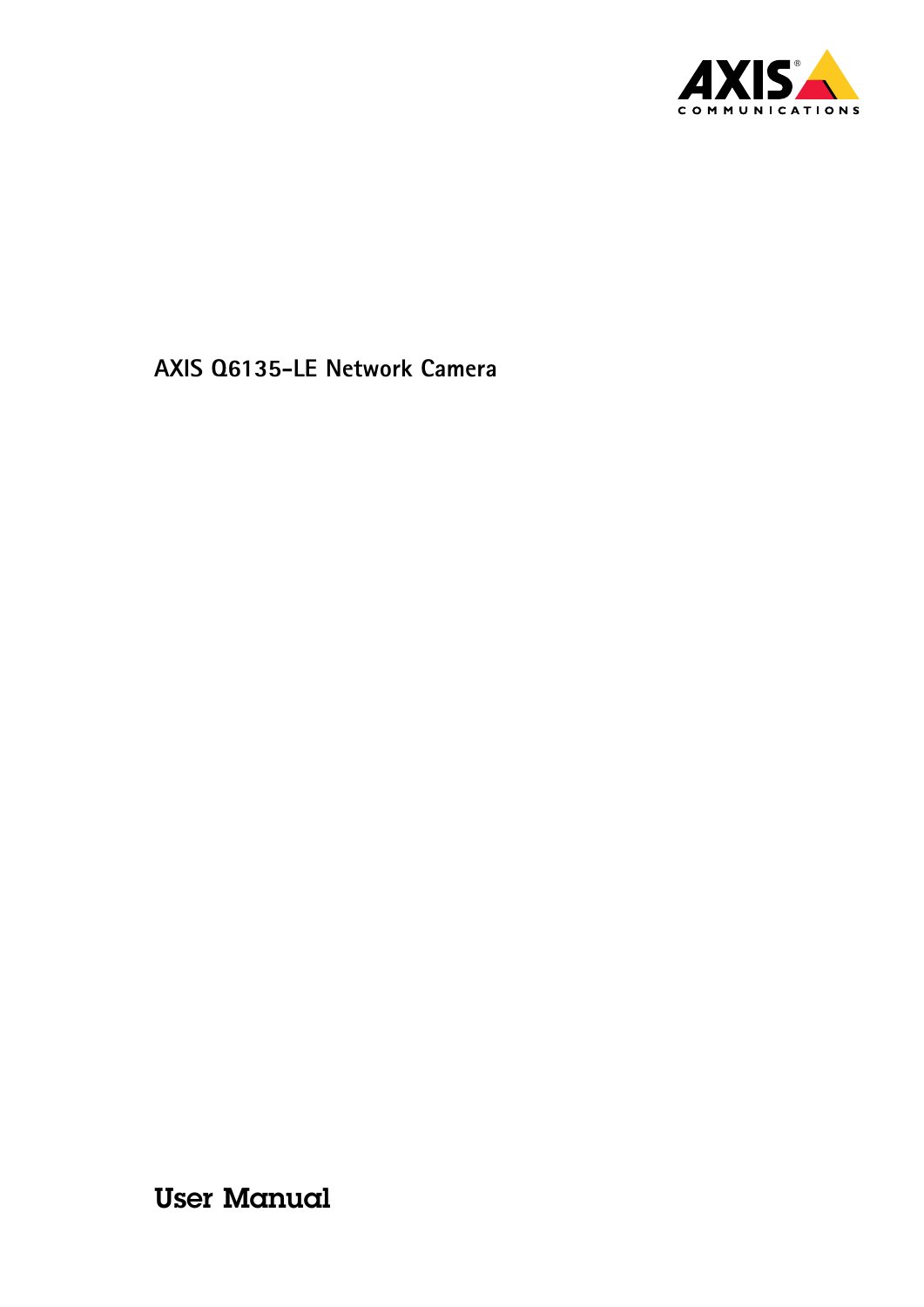# **Table of Contents**

| 3<br>3                                                                                                                            |
|-----------------------------------------------------------------------------------------------------------------------------------|
| $\overline{4}$<br>Find the device on the network                                                                                  |
| $\overline{4}$<br>Access the device in the contract of the contract of the device in the contract of the device in the contract o |
| 4                                                                                                                                 |
| 5                                                                                                                                 |
| 5<br>7                                                                                                                            |
| 8                                                                                                                                 |
| $\overline{9}$                                                                                                                    |
| 10                                                                                                                                |
| 11                                                                                                                                |
| 12                                                                                                                                |
| 14                                                                                                                                |
| 16                                                                                                                                |
| 16                                                                                                                                |
| 16                                                                                                                                |
| 16                                                                                                                                |
| 17                                                                                                                                |
| 18                                                                                                                                |
| 19                                                                                                                                |
| 19<br>19                                                                                                                          |
| 19<br><b>Buttons</b>                                                                                                              |
| 19                                                                                                                                |
|                                                                                                                                   |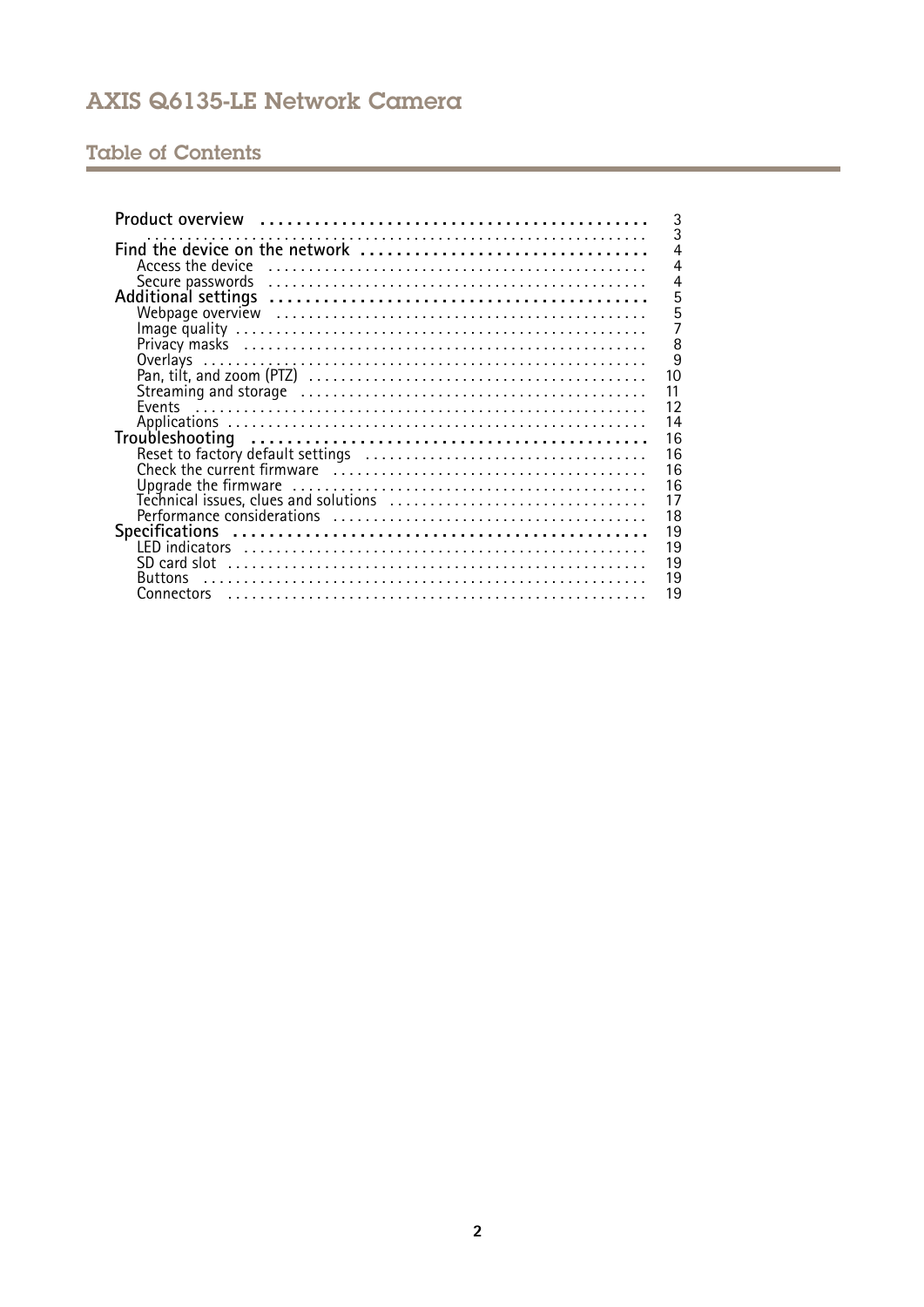# <span id="page-2-0"></span>Product overview

# Product overview



- *1 Hook for safety wire*
- *2 Network connector*
- *3 Ground screw*
- *<sup>4</sup> Part number (P/N) & Serial number (S/N)*
- *5 Unit holder (3x)*
- *6 Power button*
- *7 Status LED indicator*
- *8 Control button*
- *9 microSD/microSDHC/microSDXC*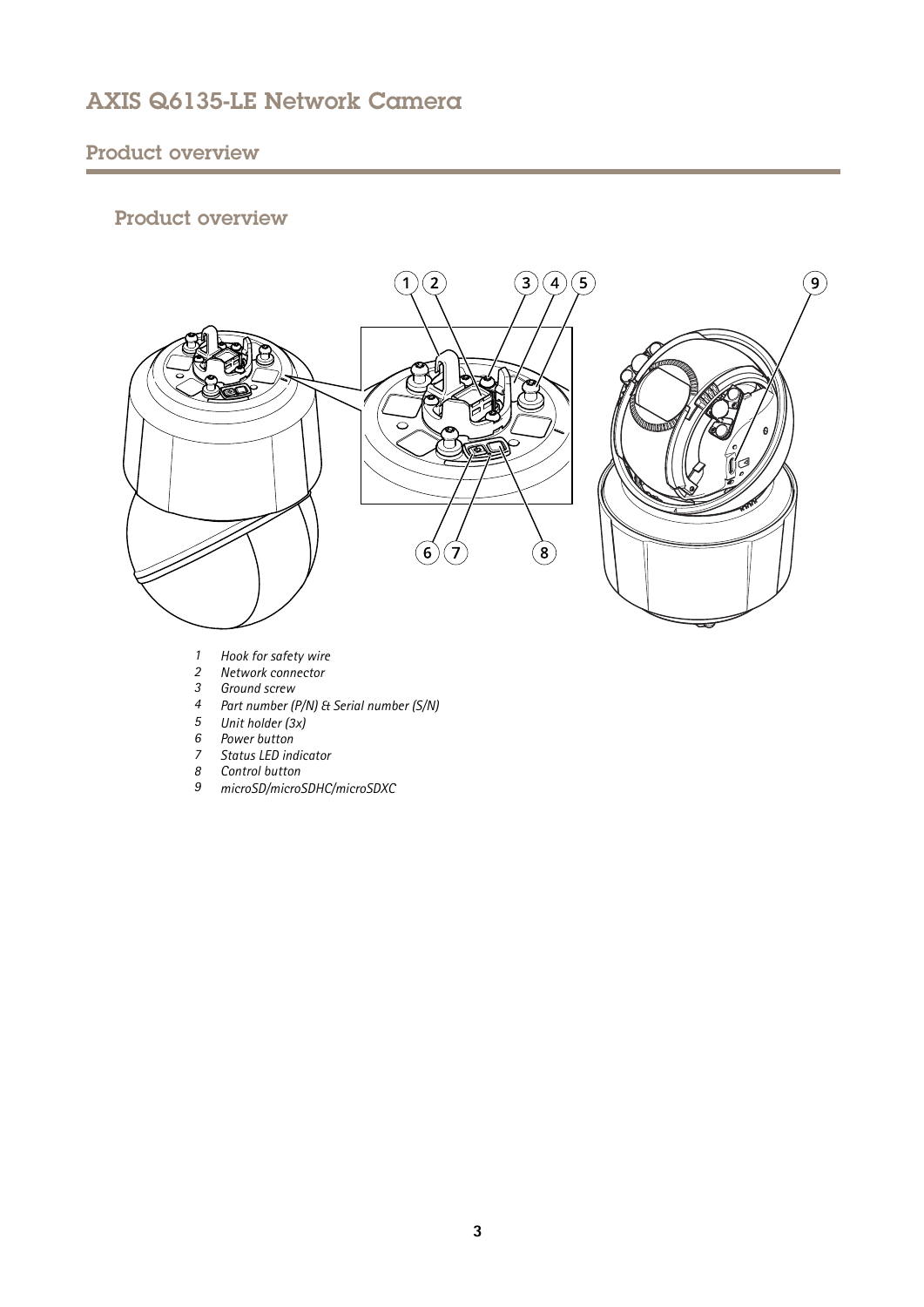# <span id="page-3-0"></span>Find the device on the network

# Find the device on the network

To find Axis devices on the network and assign them IP addresses in Windows®, use AXIS IP Utility or AXIS Device Manager. Both applications are free and can be downloaded from *[axis.com/support](https://www.axis.com/support)*.

For more information about how to find and assign IP addresses, see the document *How to assign an IP address and access your device* on the device page at *[axis.com](https://www.axis.com)*.

# **Access the device**

1. Open <sup>a</sup> browser and enter the IP address or host name of the Axis device.

If you have <sup>a</sup> Mac computer (OS X), go to Safari, click Bonjour and select the device from the drop-down list. To add Bonjour as <sup>a</sup> browser bookmark, go to **Safari <sup>&</sup>gt; Preferences**.

If you do not know the IP address, use AXIS IP Utility or AXIS Device Manager to find the device on the network.

- 2. Enter the username and password. If you access the device for the first time, you must set the root password. See *Set <sup>a</sup> new password for the root account on page <sup>4</sup>* .
- 3. The live view page opens in your browser.

## **Secure passwords**

### Important

Axis devices send the initially set password in clear text over the network. To protect your device after the first login, set up <sup>a</sup> secure and encrypted HTTPS connection and then change the password.

The device password is the primary protection for your data and services. Axis devices do not impose <sup>a</sup> password policy as they may be used in various types of installations.

To protect your data we strongly recommend that you:

- Use <sup>a</sup> password with at least 8 characters, preferably created by <sup>a</sup> password generator.
- Don't expose the password.
- Change the password at <sup>a</sup> recurring interval, at least once <sup>a</sup> year.

### **Set <sup>a</sup> new password for the root account**

### Important

The default administrator username is **root**. If the password for root is lost, reset the device to factory default settings.

- 1. Type <sup>a</sup> password. Follow the instructions about secure passwords. See *Secure passwords on page <sup>4</sup>* .
- 2. Retype the password to confirm the spelling.
- 3. Click **Create login**. The password has now been configured.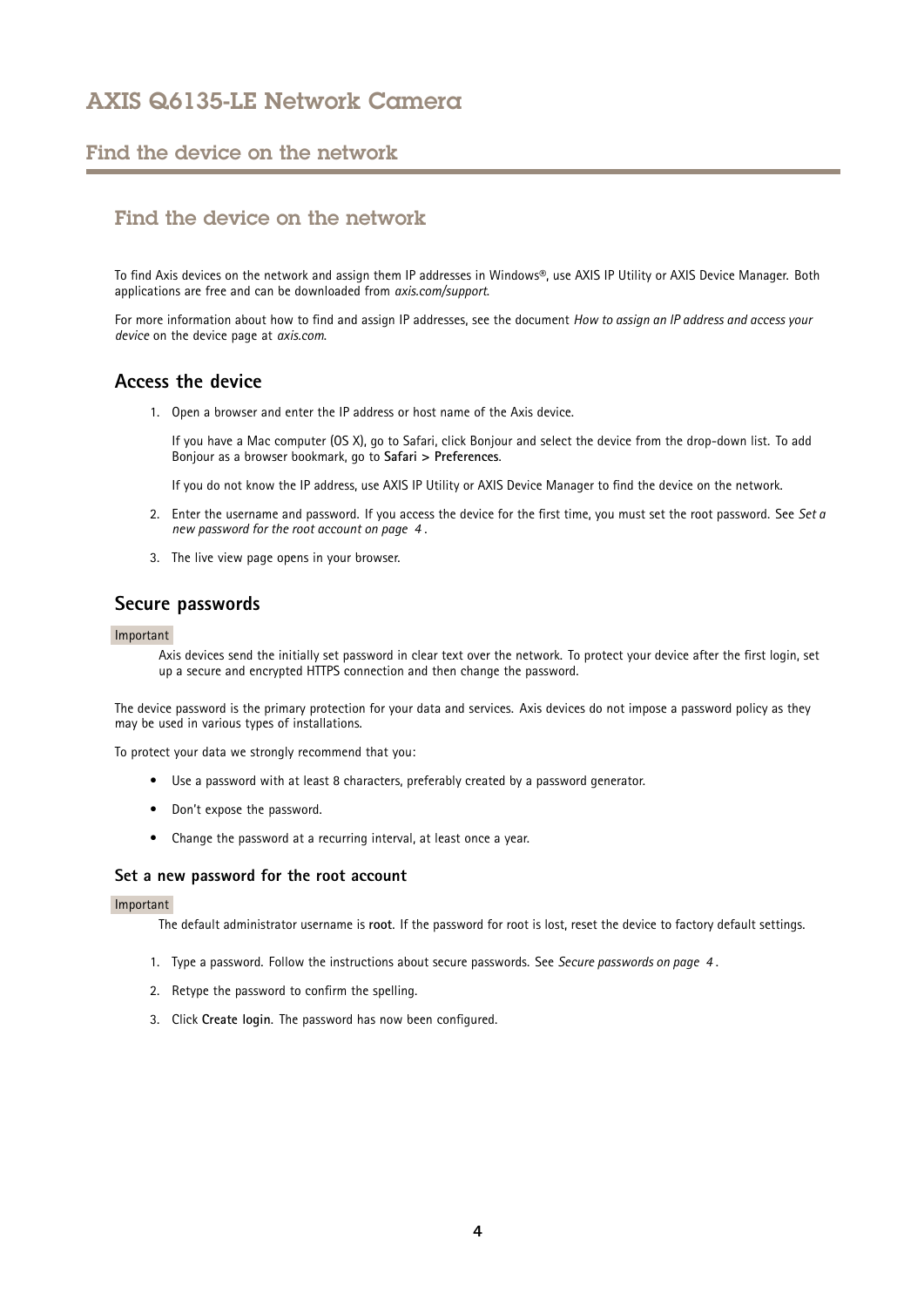# <span id="page-4-0"></span>Additional settings

# Additional settings

# **Webpage overview**



- *1 Live view control bar*
- *2 Live view*
- *3 Product name*
- *<sup>4</sup> User information, color themes, and help*
- *5 Video control bar*
- *6 Settings toggle*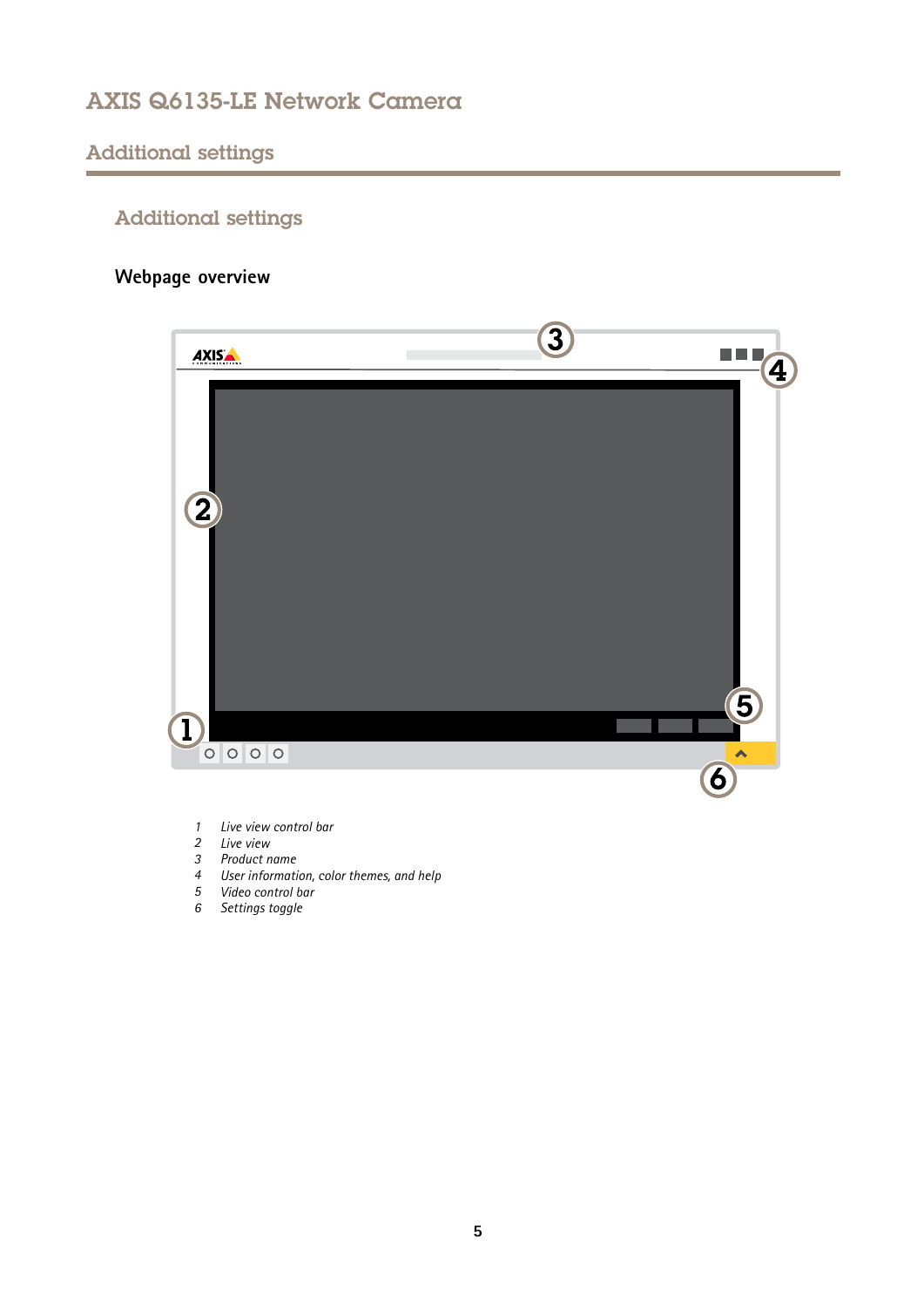# Additional settings



*7 Settings tabs*

## **Need more help?**

You can access the built-in help from the device's webpage. The help provides more detailed information on the device's features and their settings.

|             | $\bullet$ | 0 |
|-------------|-----------|---|
|             |           |   |
| About       |           |   |
| Legal       |           |   |
| <b>Help</b> |           |   |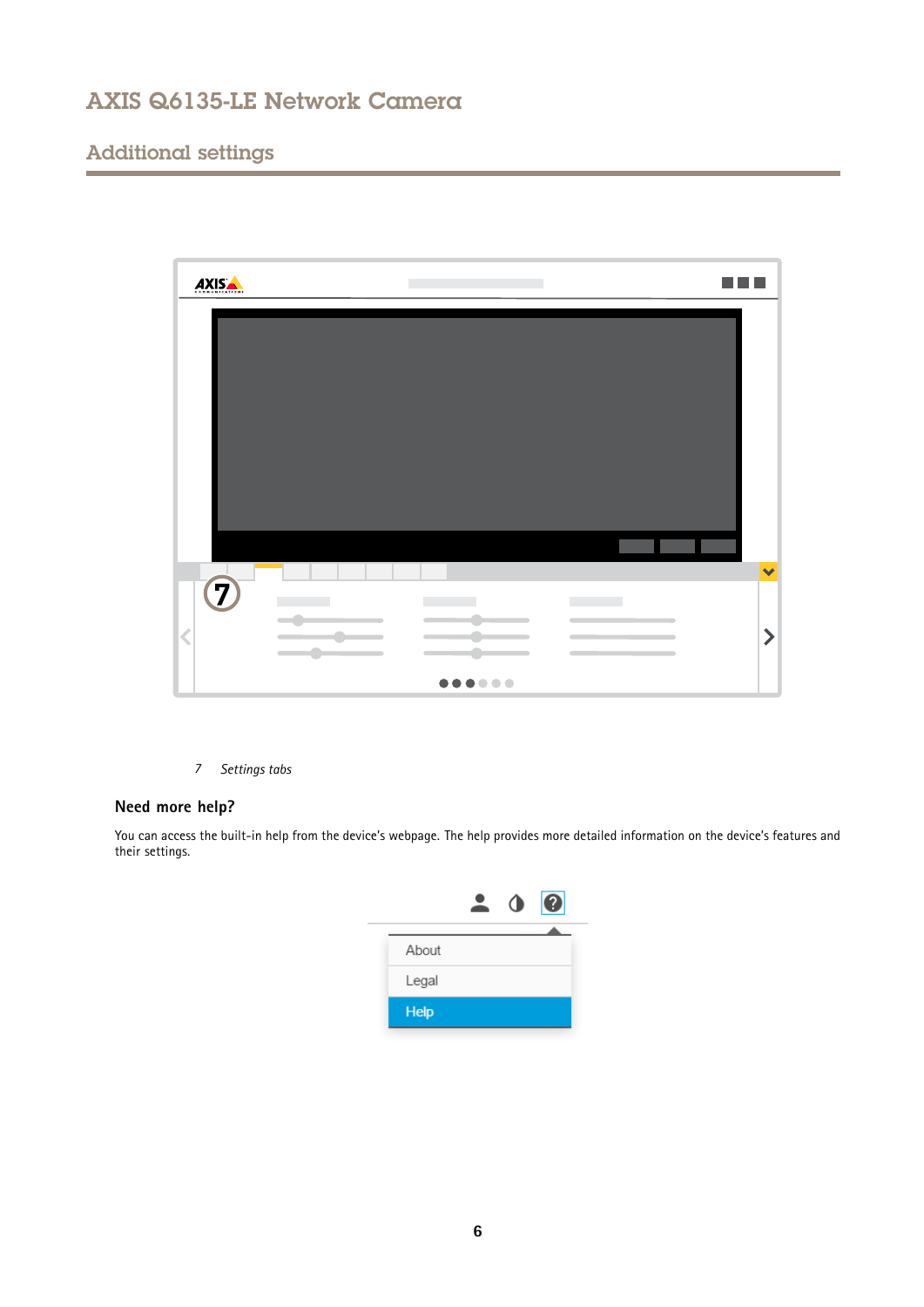# <span id="page-6-0"></span>Additional settings

## **Image quality**

## **Benefit from IR light in low-light conditions using night mode**

Your camera uses visible light to deliver color images during the day. As the available light diminishes, you can set the camera to automatically shift to night mode, in which the camera uses both visible light and near-infrared light to deliver black-and-white images. Since the camera uses more of the available light it can deliver brighter, more detailed, images.

- 1. Go to **Settings <sup>&</sup>gt; Image <sup>&</sup>gt; Day and night**, and make sure that the **IR cut filter** is set to **Auto**.
- 2. To determine at what light level you want the camera to shift to night mode, move the **Threshold** slider toward **Bright** or **Dark**.
- 3. Enable **Allow IR illumination** and **Synchronize IR illumination** to use the camera's IR light when night mode is activated.

### Note

If you set the shift to occur when it's brighter, the image remains sharper as there will be less low-light noise. If you set the shift to occur when it's darker, the image colors are maintained for longer, but there will be more image blur due to low-light noise.

## **Reduce motion blur in low-light conditions**

To reduce motion blur in low-light conditions, you can adjust one or more of the following settings:

### Note

Image noise will increase if you increase the gain.

• Increase shutter speed and gain. Go to **Settings <sup>&</sup>gt; Image** <sup>&</sup>gt; **Exposure** and set **Max shutter** to <sup>a</sup> shorter time, and **Max gain** to <sup>a</sup> higher value.

If you are still experiencing motion blur, you can try one of the following:

- Increase the light level in the scene.
- Mount the camera so that objects move toward it or away from it rather than sideways.

## **Handle scenes with strong backlight**

Dynamic range is the difference in light levels in an image. In some cases the difference between the darkest and the brightest areas can be significant. The result is often an image where either the dark or the bright areas are visible. Wide dynamic range (WDR) makes both dark and bright areas of the image visible.

- 1. Go to **Settings <sup>&</sup>gt; Image <sup>&</sup>gt; Wide dynamic range**.
- 2. If required, turn on WDR.



*Image without WDR.*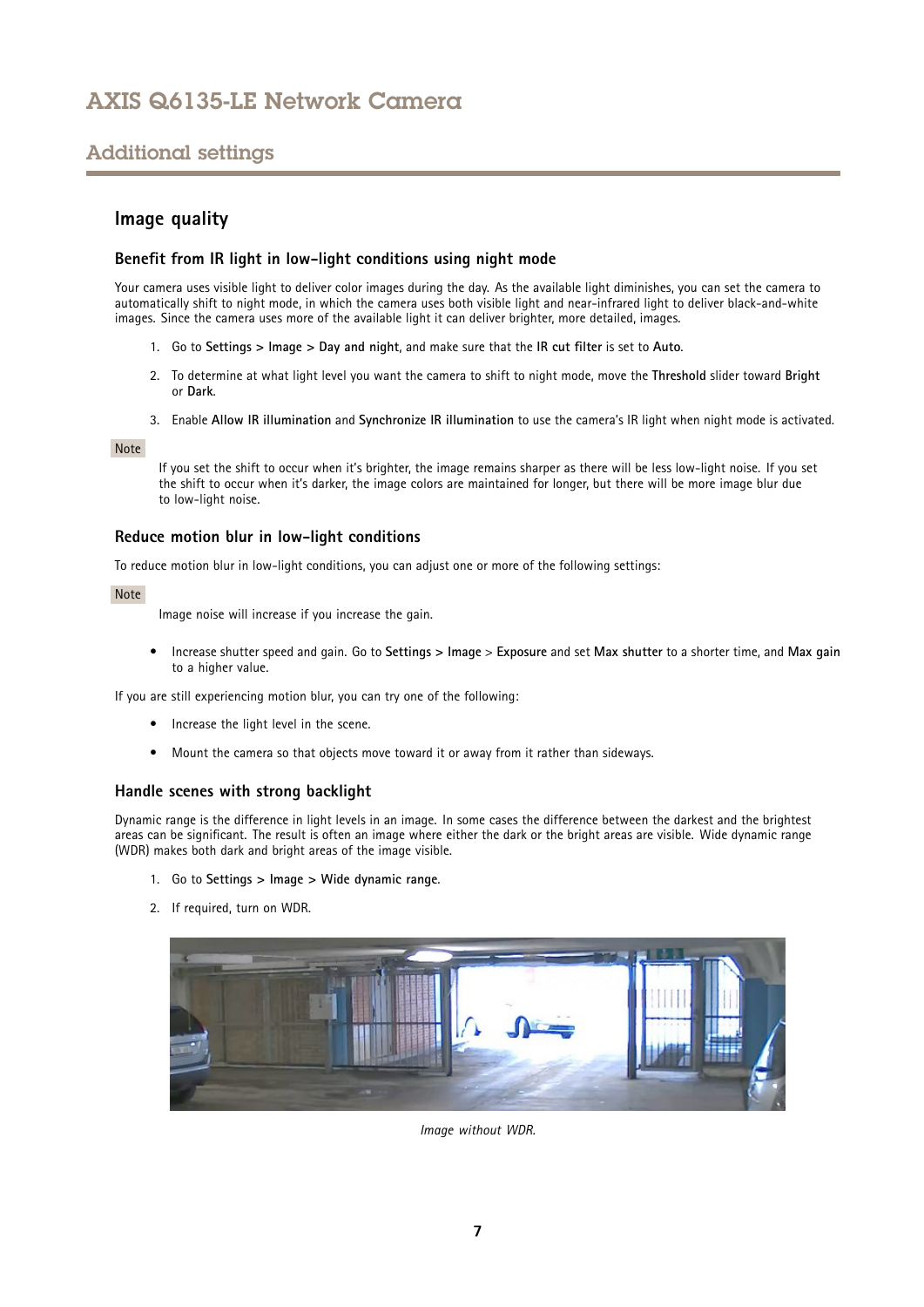# <span id="page-7-0"></span>Additional settings



### *Image with WDR.*

### Note

WDR may cause artifacts in the image.

Find out more about WDR and how to use it at *[axis.com/web-articles/wdr](https://www.axis.com/web-articles/wdr)*.

## **Increase image quality in rainy weather with speed dry**

The speed dry function helps to provide sharp images in rainy weather. It can also simplify dome cleaning, as it allows for more efficient methods such as high pressure cleaning. With the speed dry function activated, the dome vibrates at high speed. It breaks the surface tension of the water and removes the drops.



*Snapshot from <sup>a</sup> camera's live view before and after speed dry has been activated.*

1. Click the **Speed dry** button in the live view control bar.

## **Privacy masks**

A privacy mask is <sup>a</sup> user-defined area that covers <sup>a</sup> part of the monitored area. In the video stream, privacy masks appear either as blocks of solid color or with <sup>a</sup> mosaic pattern.

The privacy mask is relative to the pan, tilt, and zoom coordinates, so regardless of where you point the camera, the privacy mask covers the same place or object.

You'll see the privacy mask on all snapshots, recorded video, and live streams.

You can use the VAPIX® application programming interface (API) to turn off the privacy masks.

### Important

If you use multiple privacy masks it may affect the product's performance.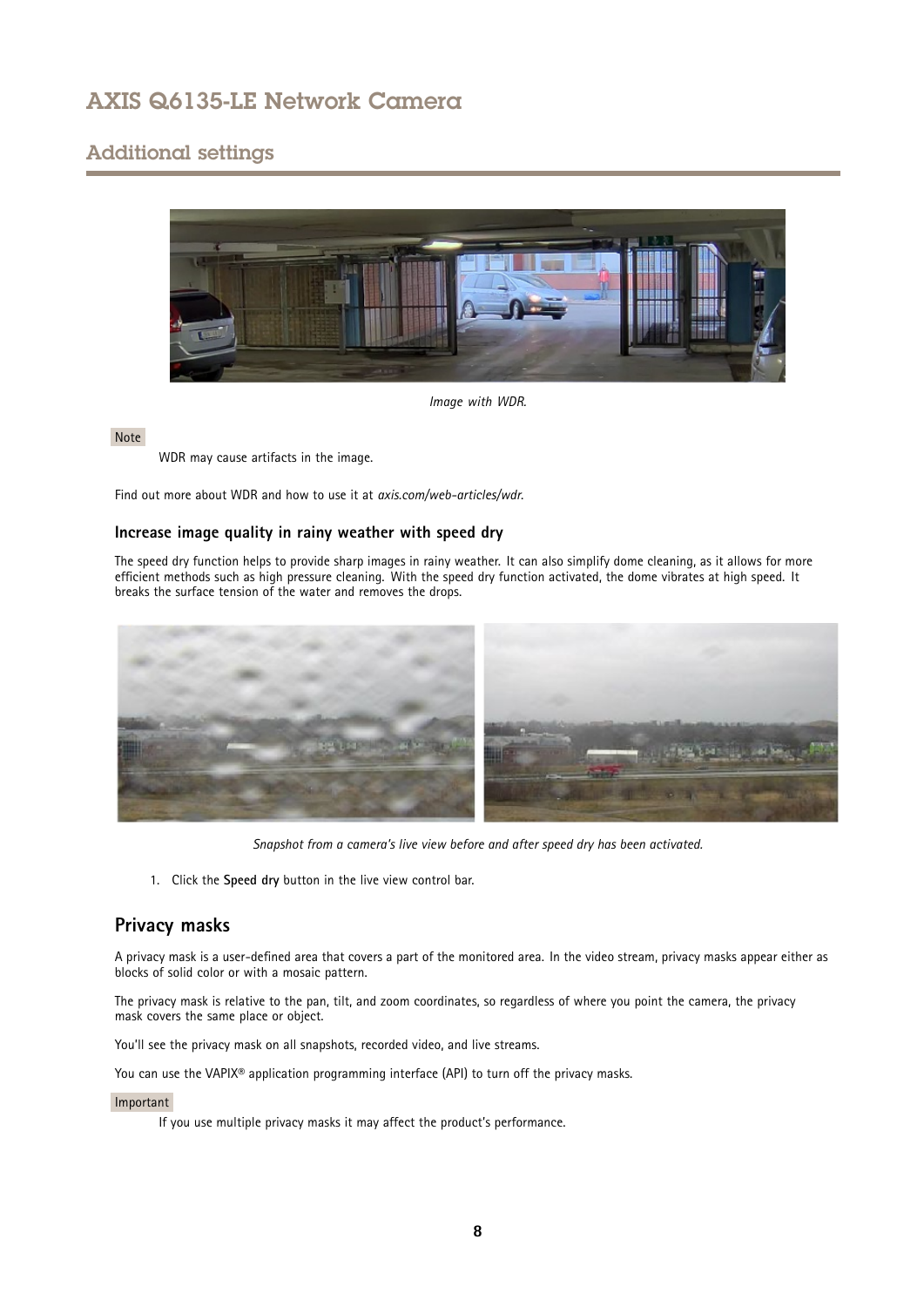# <span id="page-8-0"></span>Additional settings

## **Hide parts of the image with privacy masks**

You can create one or several privacy masks to hide parts of the image.

- 1. Go to **Settings <sup>&</sup>gt; Privacy mask**.
- 2. Click **New**.
- 3. Adjust the size, color, and name of the privacy mask according to your needs.

## **Overlays**

Overlays are superimposed over the video stream. They are used to provide extra information during recordings, such as <sup>a</sup> timestamp, or during product installation and configuration. You can add either text or an image.

### **How to display the pan or tilt position as <sup>a</sup> text overlay**

You can show the pan or tilt position as an overlay in the image.

- 1. Go to **Settings <sup>&</sup>gt; Overlay** and click **Create overlay**.
- 2. Select **Text** and click **Create**.
- 3. In the text field, type  $\# \times$  to show the pan position.

Type  $\#$ y to show the tilt position.

- 4. Choose text size and appearance.
- 5. To position the text overlay, choose **Custom** or one of the presets
- 6. The current pan and tilt positions show up in the live view image and in the recording.

## **Add street names and compass direction to the image**

### Note

The street name and compass direction will be visible on all video streams and recordings.

Activate the compass ring

- 1. Go to **Settings <sup>&</sup>gt; Apps**.
- 2. Select **Orientation Aid PTZ**.
- 3. Start the application and click **Open**.
- 4. Position the camera view at north with the crosshair. Click **Set north**.

Add <sup>a</sup> preset position

- 1. Go to **Settings <sup>&</sup>gt; PTZ**.
- 2. Use the crosshair to position the view where you want to add <sup>a</sup> preset position.
- 3. Click the **<sup>+</sup>** to create <sup>a</sup> new preset position.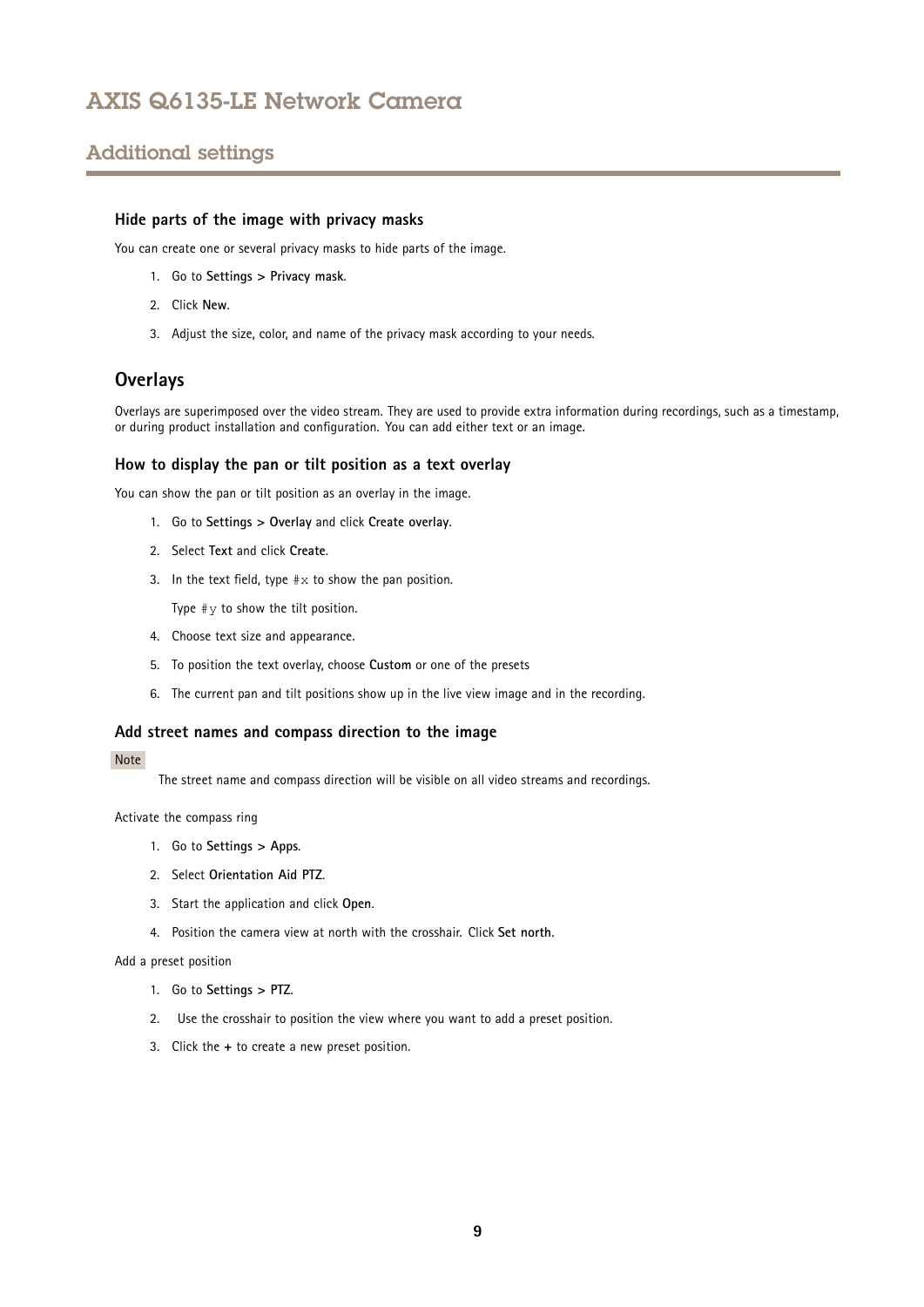# <span id="page-9-0"></span>Additional settings



# **Pan, tilt, and zoom (PTZ)**

## **Guard tours**

A guard tour displays the video stream from different preset positions either in <sup>a</sup> predetermined or random order, and for configurable periods of time. Once started, <sup>a</sup> guard tour continues to run until stopped, even when there are no clients (web browsers) viewing the images.

The guard tour function includes tour recording. This allows recording <sup>a</sup> custom tour using an input device, such as <sup>a</sup> joystick, <sup>a</sup> mouse, or <sup>a</sup> keyboard, or through using the VAPIX® Application Programming Interface (API). A recorded tour is <sup>a</sup> replay of <sup>a</sup> recorded sequence of pan/tilt/zoom movements, including their variable speeds and lengths.

## **Create <sup>a</sup> guard tour with preset positions**

A guard tour displays the video stream from different preset positions either in <sup>a</sup> predetermined or random order, and for configurable periods of time.

- 1. Go to **Settings <sup>&</sup>gt; PTZ <sup>&</sup>gt; Guard tours**.
- 2. Click **<sup>+</sup>**.
- 3. To edit the guard tour's properties, click  $\boldsymbol{\mathcal{D}}$ .
- 4. Type <sup>a</sup> name for the guard tour and specify the pause length in minutes between each tour.
- 5. If you want the guard tour to go to the preset positions in <sup>a</sup> random order, turn on **Shuffle**.
- 6. Click **Done**.
- 7. Click **Add** to add the preset positions that you want in your guard tour.
- 8. Click **Done** to exit the guard tour settings.
- 9. To schedule the guard tour, go to **System <sup>&</sup>gt; Events**.

## **Create <sup>a</sup> recorded guard tour**

- 1. Go to **Settings <sup>&</sup>gt; PTZ <sup>&</sup>gt; Guard tours**.
- 2. Click **<sup>+</sup>**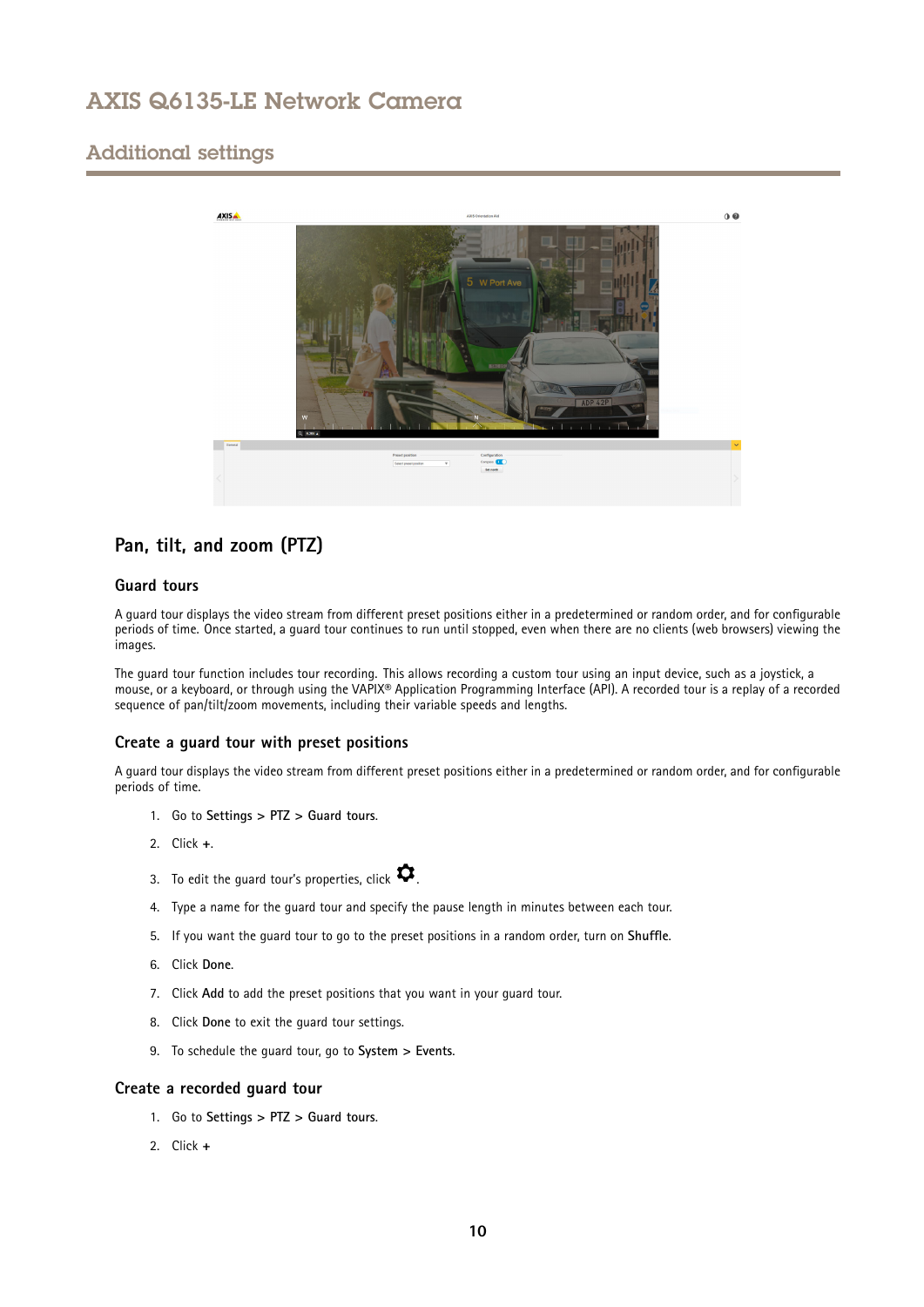# <span id="page-10-0"></span>Additional settings

- 3. Select **Recorded**.
- 4. To start recording the pan/tilt/zoom movements, click  $\bullet$ .
- 5. When you're satisfied, click  $\blacksquare$ .
- 6. If you re-record the guard tour you will overwrite the existing recorded guard tour.
- 7. To edit the guard tour's properties, click  $\boldsymbol{\mathcal{Q}}$ .
- 8. Type <sup>a</sup> name for the guard tour and specify the pause length in minutes between each tour.
- 9. Click **Done** twice to exit the guard tour settings.
- 10. To schedule the guard tour, go to **System <sup>&</sup>gt; Events**.

## **Streaming and storage**

### **Video compression formats**

Decide which compression method to use based on your viewing requirements, and on the properties of your network. The available options are:

### **H.264 or MPEG-4 Part 10/AVC**

### Note

H.264 is <sup>a</sup> licensed technology. The Axis product includes one H.264 viewing client license. To install additional unlicensed copies of the client is prohibited. To purchase additional licenses, contact your Axis reseller.

H.264 can, without compromising image quality, reduce the size of <sup>a</sup> digital video file by more than 80% compared to the Motion JPEG format and by as much as 50% compared to the MPEG-4 standard. This means that less network bandwidth and storage space are required for <sup>a</sup> video file. Or seen another way, higher video quality can be achieved for <sup>a</sup> given bitrate.

### **H.265 or MPEG-H Part 2/HEVC**

### Note

H.265 is licensed technology. The Axis product includes one H.265 viewing client license. To install additional unlicensed copies of the client is prohibited. To purchase additional licenses, contact your Axis reseller.

### **Reduce bandwidth and storage**

### Important

If you reduce the bandwidth it can result in loss of details in the picture.

- 1. Go to live view and select **H.264**.
- 2. Go to **Settings <sup>&</sup>gt; Stream**.
- 3. Do one or more of the following:
	- -Turn on the Zipstream functionality and select the desired level.

Note

The zipstream settings are used for both H.264 and H.265.

- Turn on dynamic GOP and set <sup>a</sup> high GOP length value.
- Increase the compression.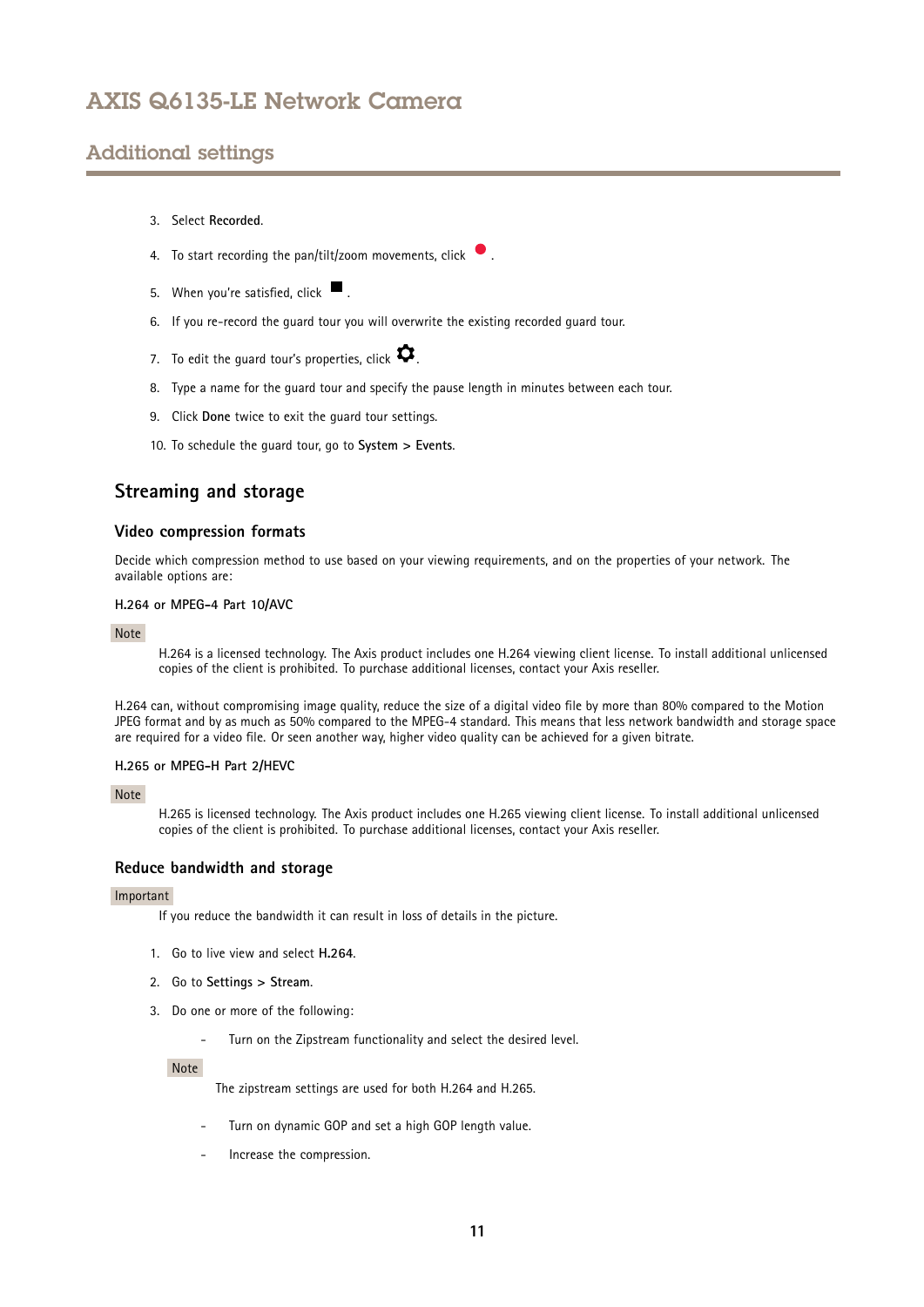# <span id="page-11-0"></span>Additional settings

#### -Turn on dynamic FPS.

### Note

Web browsers do not support H.265 decoding. Use <sup>a</sup> video management system or application supporting H.265 decoding.

### **Set up network storage**

To store recordings on the network, you need to set up network storage:

- 1. Go to **Settings <sup>&</sup>gt; System** <sup>&</sup>gt; **Storage**.
- 2. Click **Setup** under **Network storage**.
- 3. Enter the IP address of the host server.
- 4. Enter the name of the shared location on the host server.
- 5. Move the switch if the share requires <sup>a</sup> login, and enter username and password.
- 6. Click **Connect**.

## **Events**

## **Set up rules and alerts**

You can create rules to make your device perform an action when certain events occur. A rule consists of conditions and actions. The conditions can be used to trigger the actions. For example, the device can start <sup>a</sup> recording or send an email when it detects motion, or show an overlay text when it records.

### **Record video when the camera detects motion**

This example explains how to set up the camera to start recording to the SD card five seconds before it detects motion and to stop one minute after.

Make sure that AXIS Video Motion Detection is running:

- 1. Go to **Settings <sup>&</sup>gt; Apps** <sup>&</sup>gt; **AXIS Video Motion Detection**.
- 2. Start the application if it is not already running.
- 3. Make sure you have set up the application according to your needs.

Create <sup>a</sup> rule:

- 1. Go to **Settings <sup>&</sup>gt; System <sup>&</sup>gt; Events** and add <sup>a</sup> rule.
- 2. Type <sup>a</sup> name for the rule.
- 3. In the list of conditions, under **Application**, select **AXIS Video Motion Detection (VMD)**.
- 4. In the list of actions, under **Recordings**, select **Record video while the rule is active**.
- 5. Select an existing stream profile or create <sup>a</sup> new one.
- 6. Set the prebuffer time to 5 seconds.
- 7. Set the postbuffer time to 60 seconds.
- 8. In the list of storage options, select **SD card**.
- 9. Click **Save**.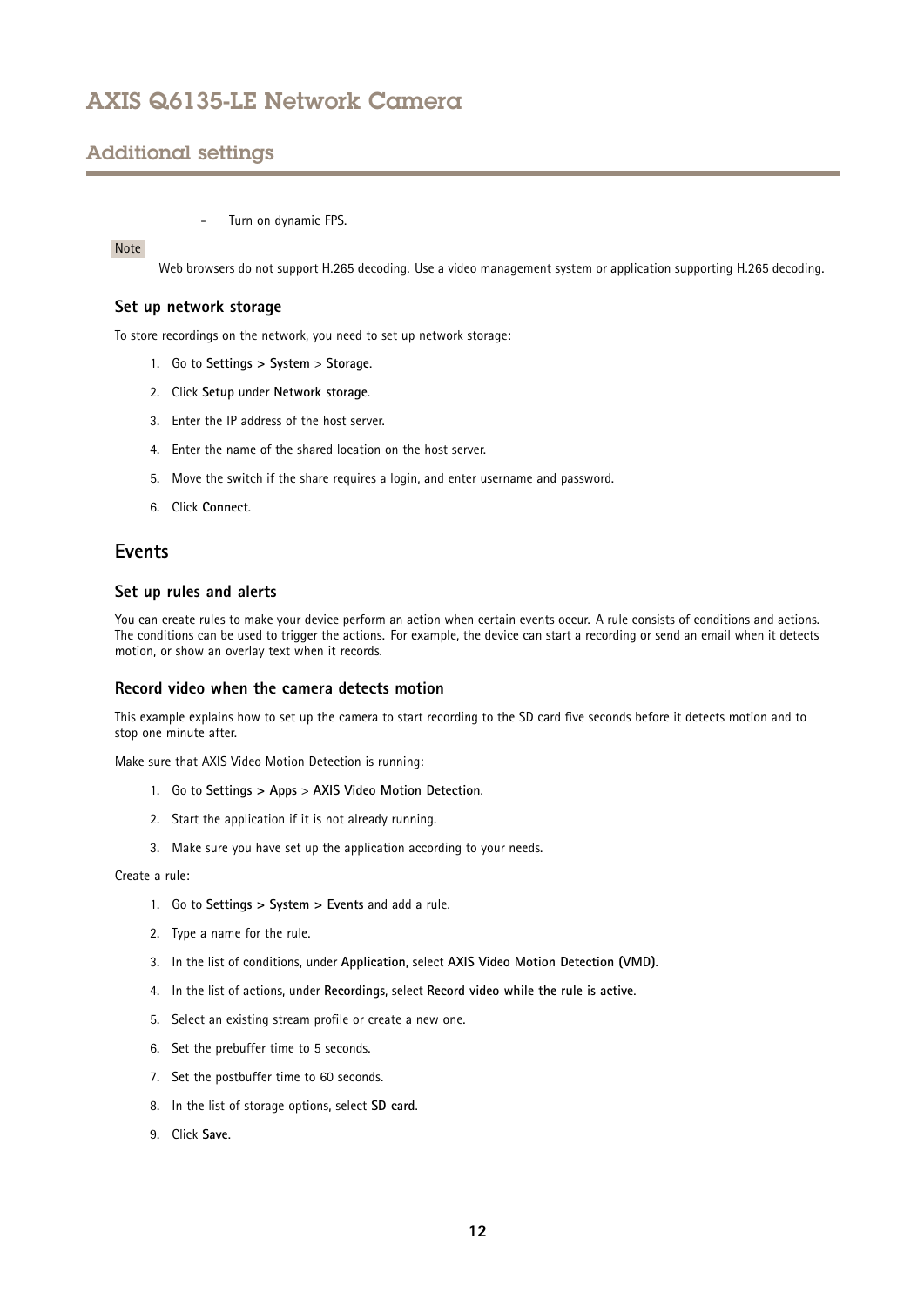# Additional settings

### **Direct the camera to <sup>a</sup> preset position when the camera detects motion**

This example explains how to set up the camera to go to <sup>a</sup> preset position when it detects motion in the image.

Make sure that AXIS Video Motion Detection is running:

- 1. Go to **Settings <sup>&</sup>gt; Apps** <sup>&</sup>gt; **AXIS Video Motion Detection**.
- 2. Start the application if it is not already running.
- 3. Make sure you have set up the application according to your needs.

Add <sup>a</sup> preset position:

Go to **Settings <sup>&</sup>gt; PTZ** and set where you want the camera to be directed by creating <sup>a</sup> preset position.

Create <sup>a</sup> rule:

- 1. Go to **Settings <sup>&</sup>gt; System** <sup>&</sup>gt; **Events <sup>&</sup>gt; Rules** and add <sup>a</sup> rule.
- 2. Type <sup>a</sup> name for the rule.
- 3. In the list of conditions, select <sup>a</sup> video motion detection condition under **Application**.
- 4. From the list of actions, select **Go to preset position**.
- 5. Select the preset position you want the camera to go to.
- 6. Click **Save**.

### **Zoom in on <sup>a</sup> specific area automatically with gatekeeper**

This example explains how to use the gatekeeper functionality to make the camera zoom in automatically on the license plate of <sup>a</sup> car that passes through <sup>a</sup> gate. When the car has passed, the camera zooms out to the home position.

Create the preset positions:

- 1. Go to **Settings <sup>&</sup>gt; PTZ <sup>&</sup>gt; Preset positions**.
- 2. Create the home position that includes the entrance of the gate.
- 3. Create the zoomed-in preset position so that it covers the area in the image where you assume that the license plate will appear.

Create <sup>a</sup> motion detection profile:

- 1. Go to **Settings <sup>&</sup>gt; Apps** and open AXIS Video Motion Detection.
- 2. Create <sup>a</sup> profile that covers the entrance of the gate and then save the profile.

Create <sup>a</sup> rule:

- 1. Go to **Settings <sup>&</sup>gt; System <sup>&</sup>gt; Events** and add <sup>a</sup> rule.
- 2. Name the rule "Gatekeeper".
- 3. In the list of conditions, under **Application**, select the motion detection profile.
- 4. In the list of actions, under **Preset positions**, select **Go to preset position**.
- 5. Select <sup>a</sup> **Video channel**.
- 6. Select the **Preset position**.
- 7. To make the camera wait <sup>a</sup> while before it returns to the home position, select **Home timeout**, and set <sup>a</sup> time.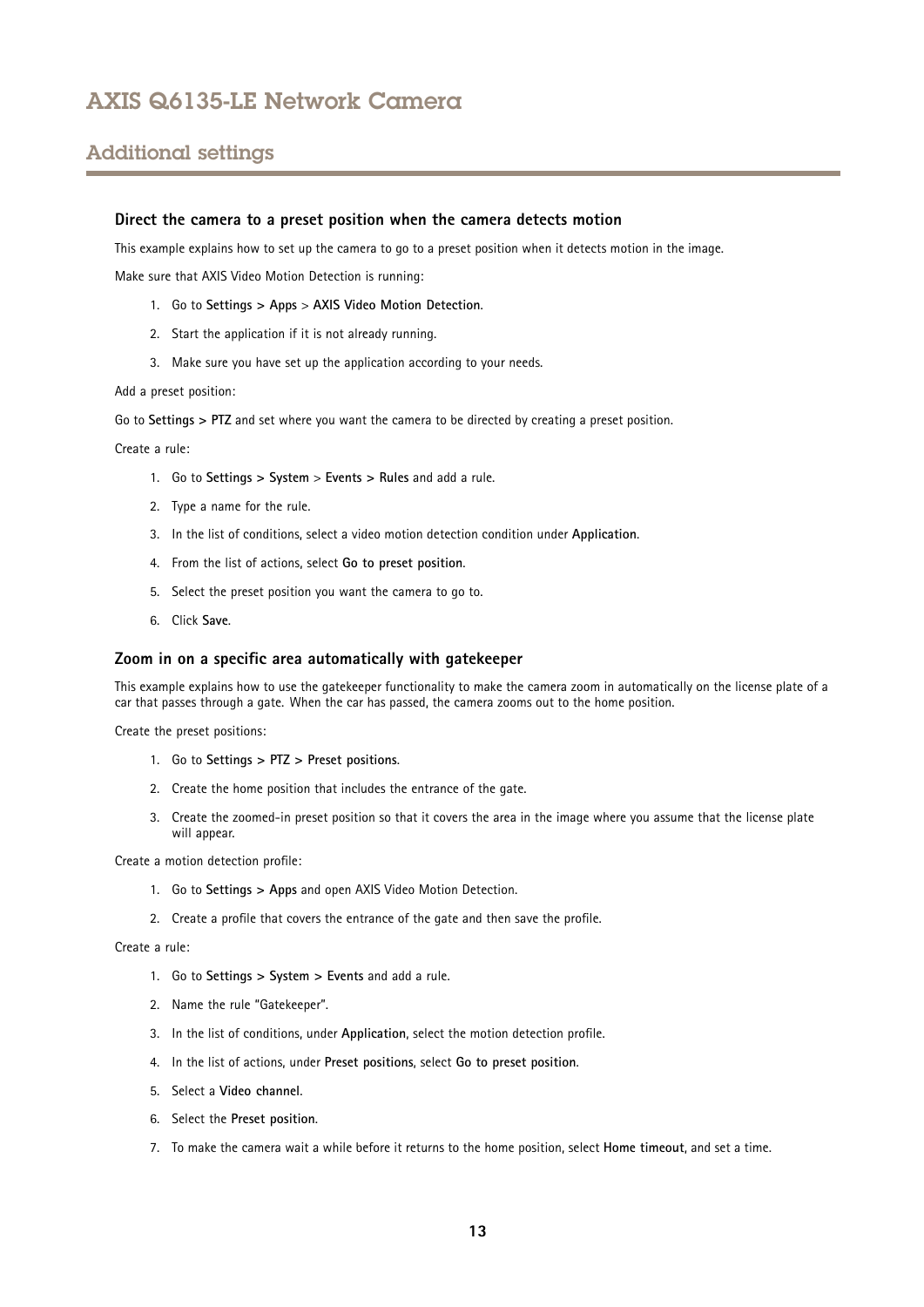# <span id="page-13-0"></span>Additional settings

## 8. Click **Save**.

### **Record video when the camera detects impact**

Shock detection allows the camera to detect tampering caused by vibrations or shock. Vibrations due to the environment or to an object can trigger an action depending on the shock sensitivity range, which can be set from 0 to 100. In this scenario, someone is throwing rocks at the camera after hours and you would like to get <sup>a</sup> video clip of the event.

Turn on shock detection:

- 1. Go to **Settings <sup>&</sup>gt; System <sup>&</sup>gt; Detectors**.
- 2. Turn on shock detection, and set <sup>a</sup> value for the shock sensitivity.

Create <sup>a</sup> rule:

- 1. Go to **Settings <sup>&</sup>gt; System <sup>&</sup>gt; Events** and add <sup>a</sup> rule.
- 2. Type <sup>a</sup> name for the rule.
- 3. In the list of conditions, under **Device status**, select **Shock detected**.
- 4. Click **<sup>+</sup>** to add <sup>a</sup> second condition.
- 5. In the list of conditions, under **Scheduled and recurring**, select **Scheduled event**.
- 6. In the list of schedules, select **After hours** .
- 7. In the list of actions, under **Recordings**, select **Record video while the rule is active**.
- 8. Select <sup>a</sup> **Camera**.
- 9. Set the prebuffer time to 5 seconds.
- 10. Set the postbuffer time to 60 seconds.
- 11. Select where to save the recordings.
- 12. Click **Save**.

## **Applications**

## **Applications**

AXIS Camera Application Platform (ACAP) is an open platform that enables third parties to develop analytics and other applications for Axis products. To find out more about available applications, downloads, trials and licenses, go to *[axis.com/applications](https://www.axis.com/applications)*.

To find the user manuals for Axis applications, go to *[axis.com](https://www.axis.com)*.

Note

• Several applications can run at the same time but some applications might not be compatible with each other. Certain combinations of applications might require too much processing power or memory resources when run in parallel. Verify that the applications work together before deployment.

## **Autotracking**

With autotracking, the camera automatically zooms in on and tracks moving objects, for example <sup>a</sup> vehicle or <sup>a</sup> person. You can manually select an object to track, or set up trigger areas and let the camera detect moving objects. The application is best suited for open areas with no obscuring objects and where movement is unusual. When the camera doesn't track an object, it returns to its home position.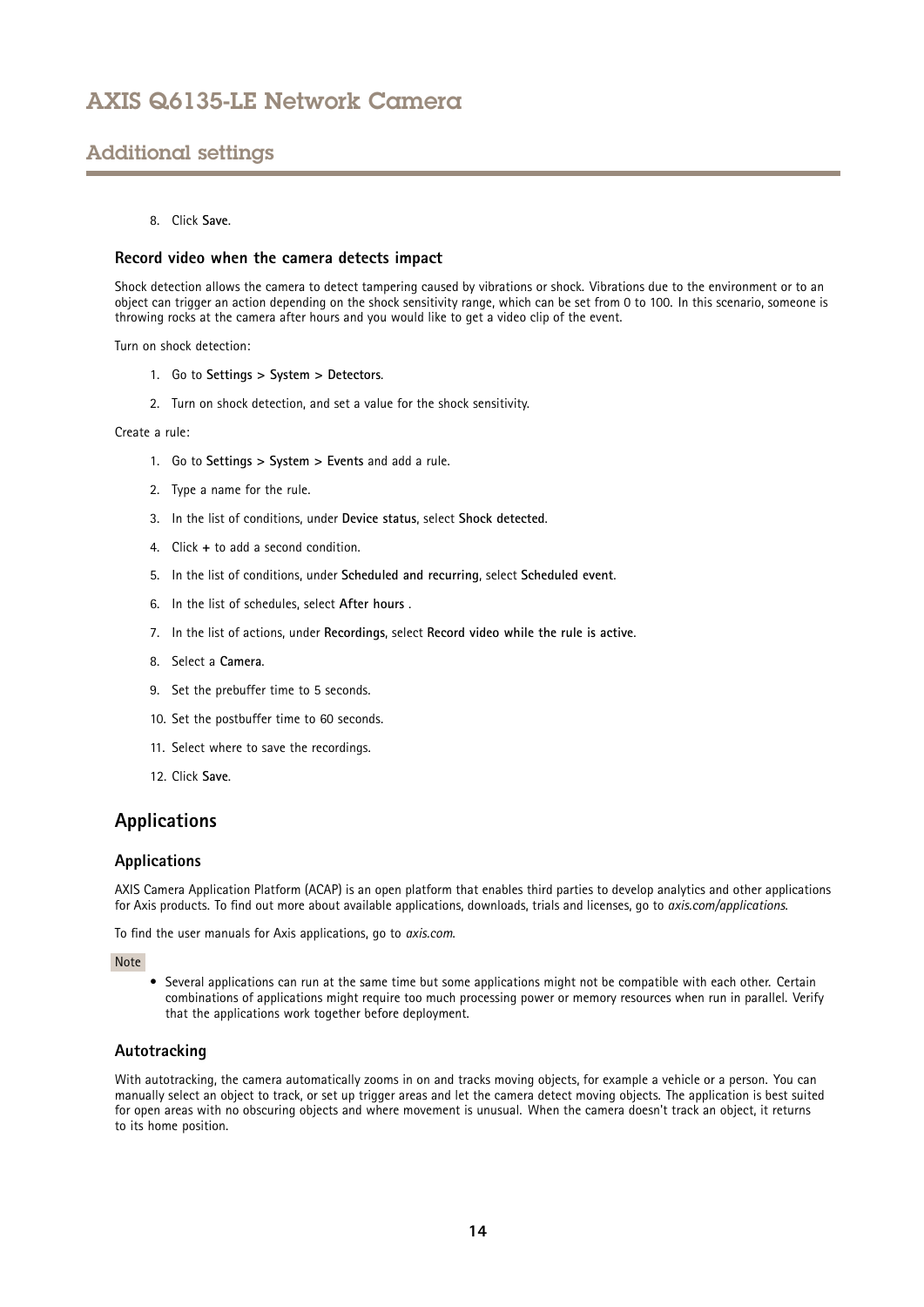# Additional settings

## Important

- Autotracking is designed for areas with <sup>a</sup> limited amount of movement.
- Autotracking does not track objects behind privacy masks.
- If both autotracking and guard tour are enabled, guard tour takes priority over autotracking. This means autotracking stops if <sup>a</sup> guard tour starts.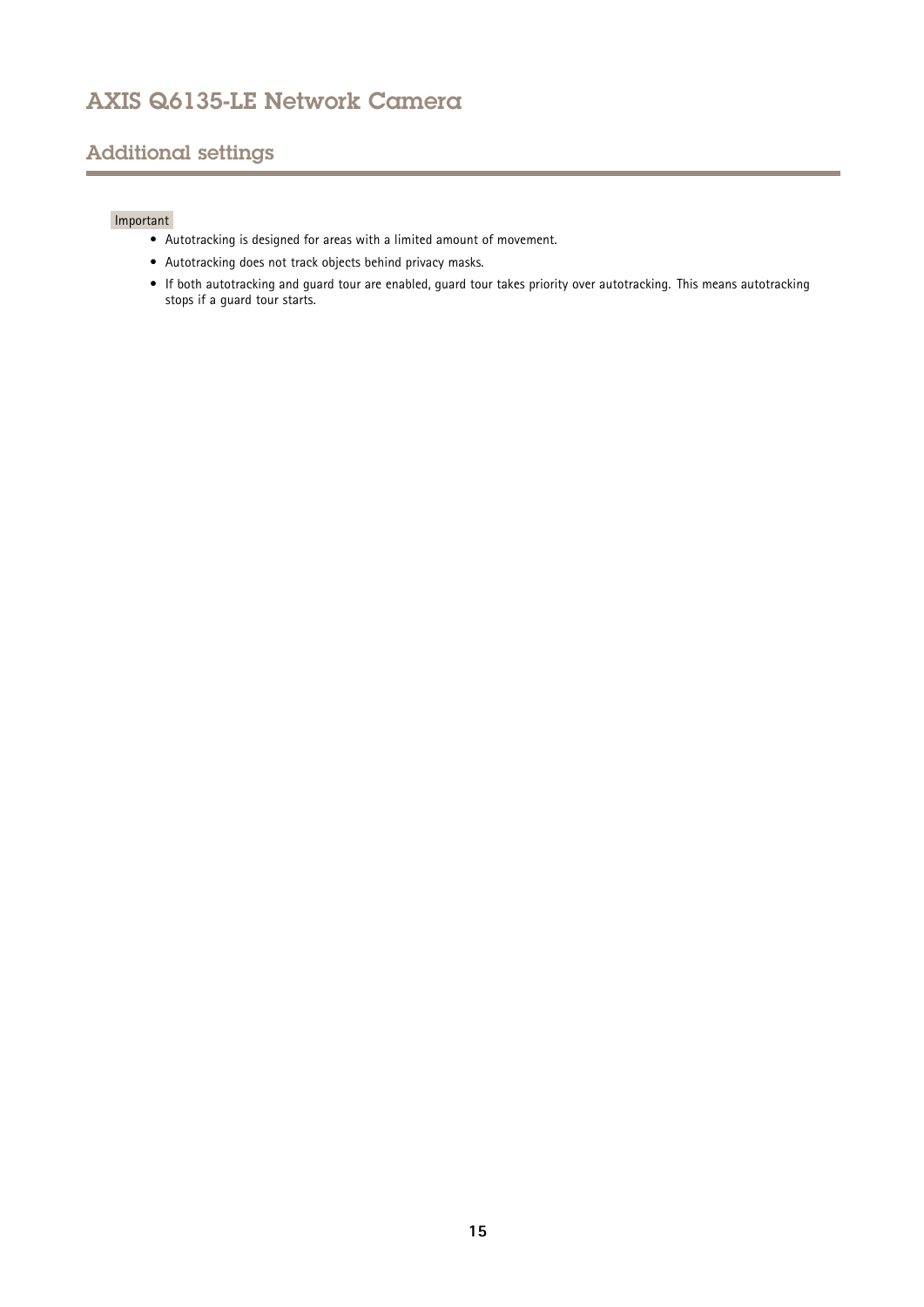# <span id="page-15-0"></span>Troubleshooting

## Troubleshooting

If you can't find what you're looking for here, try the troubleshooting section at *[axis.com/support](https://www.axis.com/support)*.

## **Reset to factory default settings**

### Important

Reset to factory default should be used with caution. A reset to factory default resets all settings, including the IP address, to the factory default values.

- Press and hold the control button and the power button. See *Product [overview](#page-2-0) on page [3](#page-2-0)* .
- Release the power button but continue to hold down the control button for 15–30 seconds.
- •Release the control button.
- • The process is now complete. The product has been reset to the factory default settings. If no DHCP server is available on the network, the default IP address is 192.168.0.90.
- •Using the installation and management software tools, assign an IP address, set the password and access the video stream.

It is also possible to reset parameters to factory default through the web interface. Go to **Settings <sup>&</sup>gt; System <sup>&</sup>gt; Maintenance** and click **Default**.

## **Check the current firmware**

Firmware is the software that determines the functionality of network devices. One of your first actions when troubleshooting <sup>a</sup> problem should be to check the current firmware version. The latest version may contain <sup>a</sup> correction that fixes your particular problem.

To check the current firmware:

- 1. Go to the product's webpage.
- 2. Click on the help menu
- 3. Click **About**.

## **Upgrade the firmware**

### Important

Preconfigured and customized settings are saved when the firmware is upgraded (provided that the features are available in the new firmware) although this is not guaranteed by Axis Communications AB.

### Important

Make sure the product remains connected to the power source throughout the upgrade process.

### Note

When you upgrade the product with the latest firmware in the active track, the product receives the latest functionality available. Always read the upgrade instructions and release notes available with each new release before upgrading the firmware. To find the latest firmware and the release notes, go to *[axis.com/support/firmware](https://www.axis.com/support/firmware)*.

- 1. Download the firmware file to your computer, available free of charge at *[axis.com/support/firmware](https://www.axis.com/support/firmware)*.
- 2. Log in to the product as an administrator.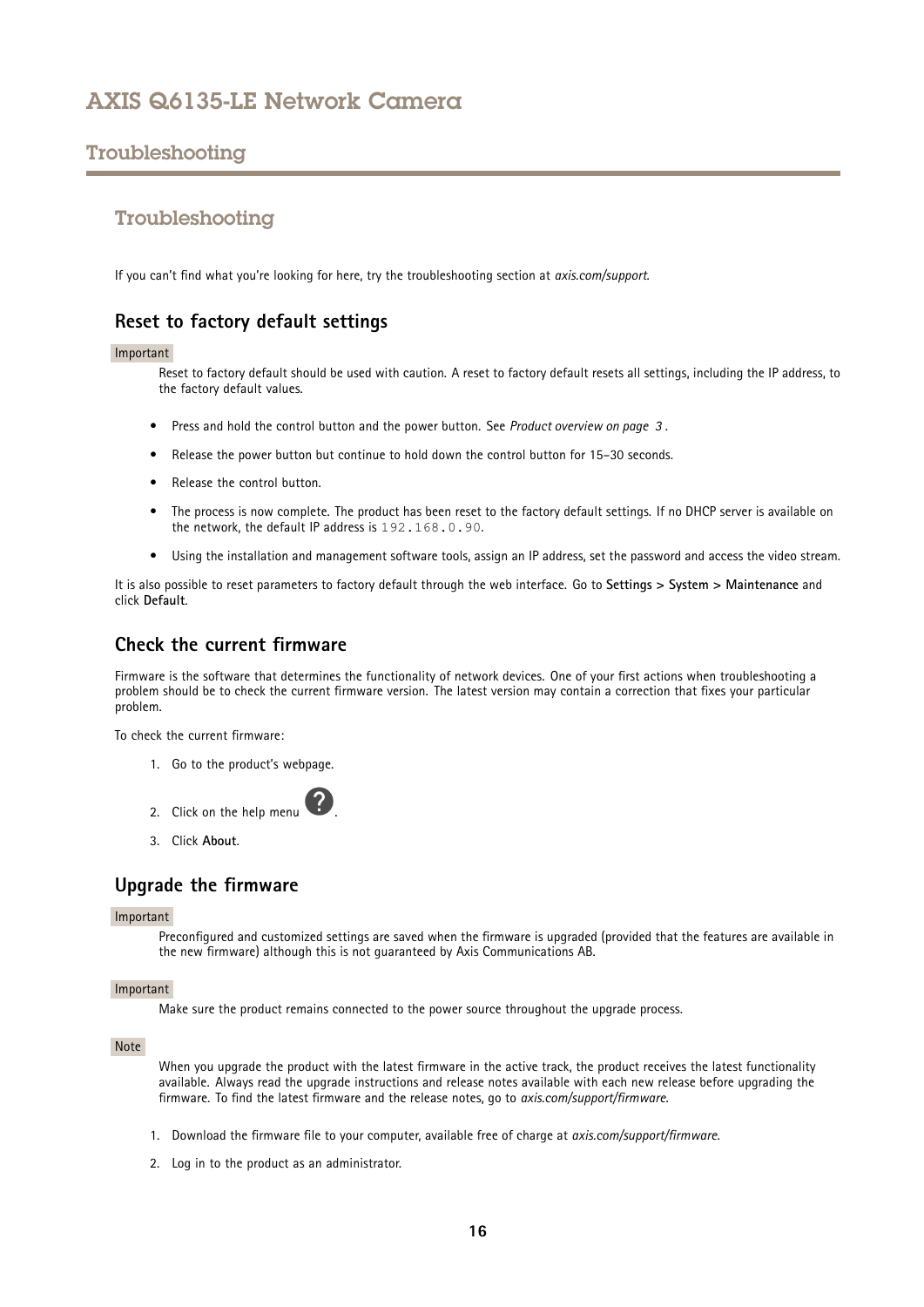# <span id="page-16-0"></span>Troubleshooting

3. Go to **Settings <sup>&</sup>gt; System <sup>&</sup>gt; Maintenance**. Follow the instructions on the page. When the upgrade has finished, the product restarts automatically.

AXIS Device Manager can be used for multiple upgrades. Find out more at *[axis.com/products/axis-device-manager](https://www.axis.com/products/axis-device-manager)*.

## **Technical issues, clues and solutions**

If you can't find what you're looking for here, try the troubleshooting section at *[axis.com/support](https://www.axis.com/support)*.

**Problems upgrading the firmware**

| corresponds to your device and try again. | Firmware upgrade failure | If the firmware upgrade fails, the device reloads the previous firmware. The most common reason<br>is that the wrong firmware file has been uploaded. Check that the name of the firmware file |
|-------------------------------------------|--------------------------|------------------------------------------------------------------------------------------------------------------------------------------------------------------------------------------------|
|-------------------------------------------|--------------------------|------------------------------------------------------------------------------------------------------------------------------------------------------------------------------------------------|

### **Problems setting the IP address**

| The device is located on a<br>different subnet | If the IP address intended for the device and the IP address of the computer used to access the<br>device are located on different subnets, you cannot set the IP address. Contact your network<br>administrator to obtain an IP address.                                                                                                                                                                               |
|------------------------------------------------|-------------------------------------------------------------------------------------------------------------------------------------------------------------------------------------------------------------------------------------------------------------------------------------------------------------------------------------------------------------------------------------------------------------------------|
| The IP address is being used                   | Disconnect the Axis device from the network. Run the ping command (in a Command/DOS window,                                                                                                                                                                                                                                                                                                                             |
| by another device                              | type ping and the IP address of the device):                                                                                                                                                                                                                                                                                                                                                                            |
|                                                | • If you receive: Reply from <ip address="">: bytes=32; time=10<br/>this means that the IP address may already be in use by another device on the network.<br/>Obtain a new IP address from the network administrator and reinstall the device.<br/>• If you receive: Request timed out, this means that the IP address is available<br/>for use with the Axis device. Check all cabling and reinstall the device.</ip> |
| Possible IP address conflict                   | The static IP address in the Axis device is used before the DHCP server sets a dynamic address.                                                                                                                                                                                                                                                                                                                         |
| with another device on the                     | This means that if the same default static IP address is also used by another device, there may                                                                                                                                                                                                                                                                                                                         |
| same subnet                                    | be problems accessing the device.                                                                                                                                                                                                                                                                                                                                                                                       |

### **The device cannot be accessed from <sup>a</sup> browser**

| Cannot log in                              | When HTTPS is enabled, ensure that the correct protocol (HTTP or HTTPS) is used when attempting<br>to log in. You may need to manually type http or https in the browser's address field.                                                                                                                  |
|--------------------------------------------|------------------------------------------------------------------------------------------------------------------------------------------------------------------------------------------------------------------------------------------------------------------------------------------------------------|
|                                            | If the password for the user root is lost, the device must be reset to the factory default settings.<br>See Reset to factory default settings on page 16.                                                                                                                                                  |
| The IP address has been<br>changed by DHCP | IP addresses obtained from a DHCP server are dynamic and may change. If the IP address has been<br>changed, use AXIS IP Utility or AXIS Device Manager to locate the device on the network. Identify<br>the device using its model or serial number, or by the DNS name (if the name has been configured). |
|                                            | If required, a static IP address can be assigned manually. For instructions, go to axis.com/support.                                                                                                                                                                                                       |

**The device is accessible locally but not externally**

To access the device externally, we recommend using one of the following applications for Windows® :

- AXIS Companion: free of charge, ideal for small systems with basic surveillance needs.
- AXIS Camera Station: 30-day trial version free of charge, ideal for small to mid-size systems.

For instructions and download, go to *[axis.com/vms](https://www.axis.com/vms)*.

### **Problems with streaming**

Multicast H.264 only accessible by local clients Check if your router supports multicasting, or if the router settings between the client and the device need to be configured. The TTL (Time To Live) value may need to be increased.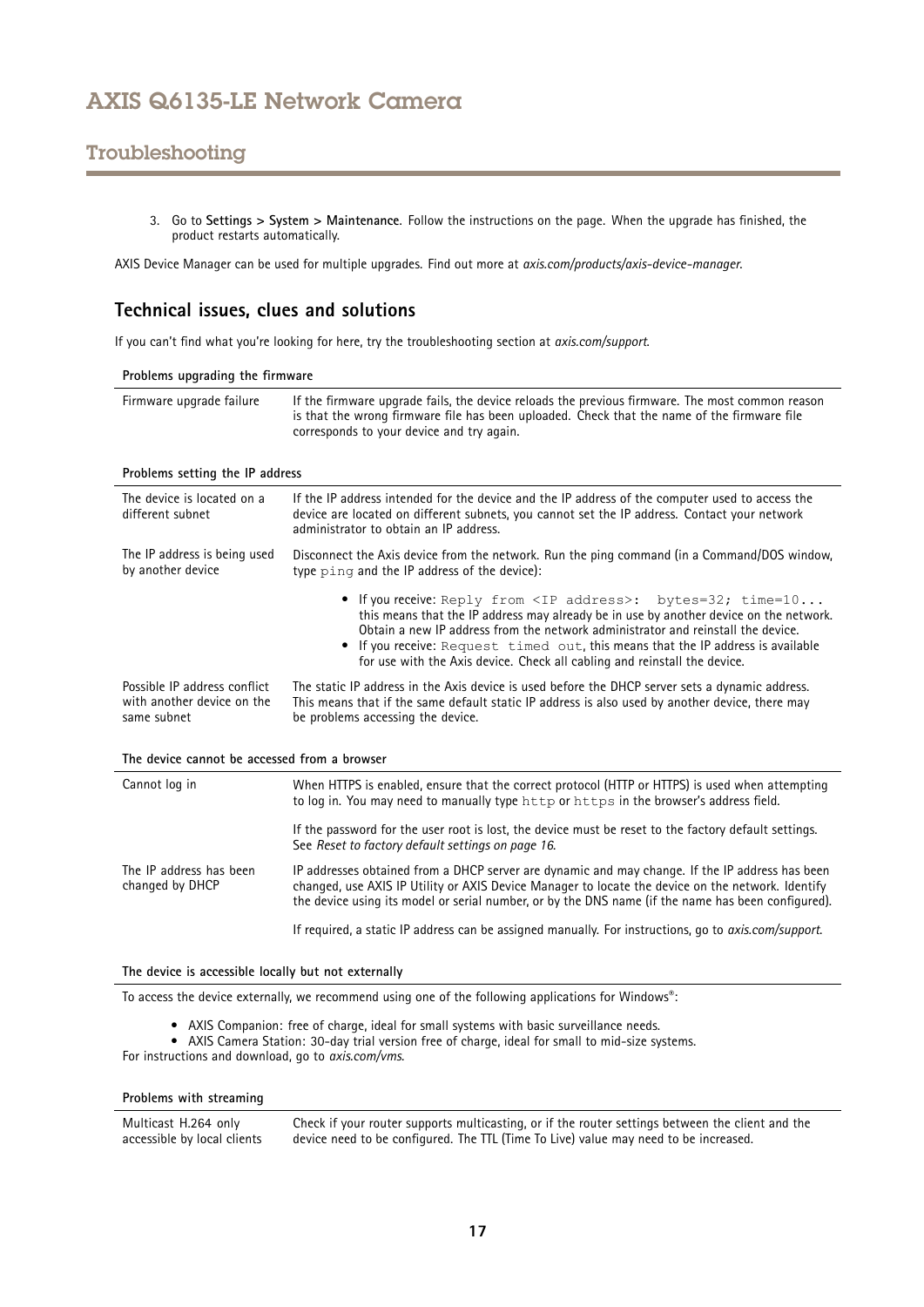# <span id="page-17-0"></span>Troubleshooting

| No multicast H.264<br>displayed in the client | Check with your network administrator that the multicast addresses used by the Axis device<br>are valid for your network.<br>Check with your network administrator to see if there is a firewall preventing viewing.                                                                                                                                                                                                                                                                                                                                                                                                                       |
|-----------------------------------------------|--------------------------------------------------------------------------------------------------------------------------------------------------------------------------------------------------------------------------------------------------------------------------------------------------------------------------------------------------------------------------------------------------------------------------------------------------------------------------------------------------------------------------------------------------------------------------------------------------------------------------------------------|
| Poor rendering of H.264                       | Ensure that your graphics card is using the latest driver. The latest drivers can usually be                                                                                                                                                                                                                                                                                                                                                                                                                                                                                                                                               |
| images                                        | downloaded from the manufacturer's website.                                                                                                                                                                                                                                                                                                                                                                                                                                                                                                                                                                                                |
| Color saturation is different                 | Modify the settings for your graphics adapter. Go to the adapter's documentation for more                                                                                                                                                                                                                                                                                                                                                                                                                                                                                                                                                  |
| in H.264 and Motion JPEG                      | information.                                                                                                                                                                                                                                                                                                                                                                                                                                                                                                                                                                                                                               |
| Lower frame rate than<br>expected             | • See Performance considerations on page 18.<br>• Reduce the number of applications running on the client computer.<br>Limit the number of simultaneous viewers.<br>• Check with the network administrator that there is enough bandwidth available.<br>• Lower the image resolution.<br>Log in to the device's webpage and set a capture mode that prioritizes frame rate.<br>Changing the capture mode to prioritize frame rate might lower the maximum<br>resolution depending on the device used and capture modes available.<br>The maximum frames per second is dependent on the utility frequency (60/50 Hz)<br>of the Axis device. |
| Can't select H.265 encoding                   | Web browsers do not support H.265 decoding. Use a video management system or application                                                                                                                                                                                                                                                                                                                                                                                                                                                                                                                                                   |
| in live view                                  | supporting H.265 decoding.                                                                                                                                                                                                                                                                                                                                                                                                                                                                                                                                                                                                                 |

# **Performance considerations**

When setting up your system, it is important to consider how various settings and situations affect the performance. Some factors affect the amount of bandwidth (the bitrate) required, others can affect the frame rate, and some affect both. If the load on the CPU reaches its maximum, this also affects the frame rate.

The following factors are the most important to consider:

- High image resolution or lower compression levels result in images containing more data which in turn affects the bandwidth.
- Rotating the image in the GUI will increase the product's CPU load.
- •Access by large numbers of Motion JPEG or unicast H.264 clients affects the bandwidth.
- • Simultaneous viewing of different streams (resolution, compression) by different clients affects both frame rate and bandwidth.

Use identical streams wherever possible to maintain <sup>a</sup> high frame rate. Stream profiles can be used to ensure that streams are identical.

- Accessing Motion JPEG and H.264 video streams simultaneously affects both frame rate and bandwidth.
- Heavy usage of event settings affects the product's CPU load which in turn affects the frame rate.
- Using HTTPS may reduce frame rate, in particular if streaming Motion JPEG.
- Heavy network utilization due to poor infrastructure affects the bandwidth.
- •Viewing on poorly performing client computers lowers perceived performance and affects frame rate.
- • Running multiple AXIS Camera Application Platform (ACAP) applications simultaneously may affect the frame rate and the general performance.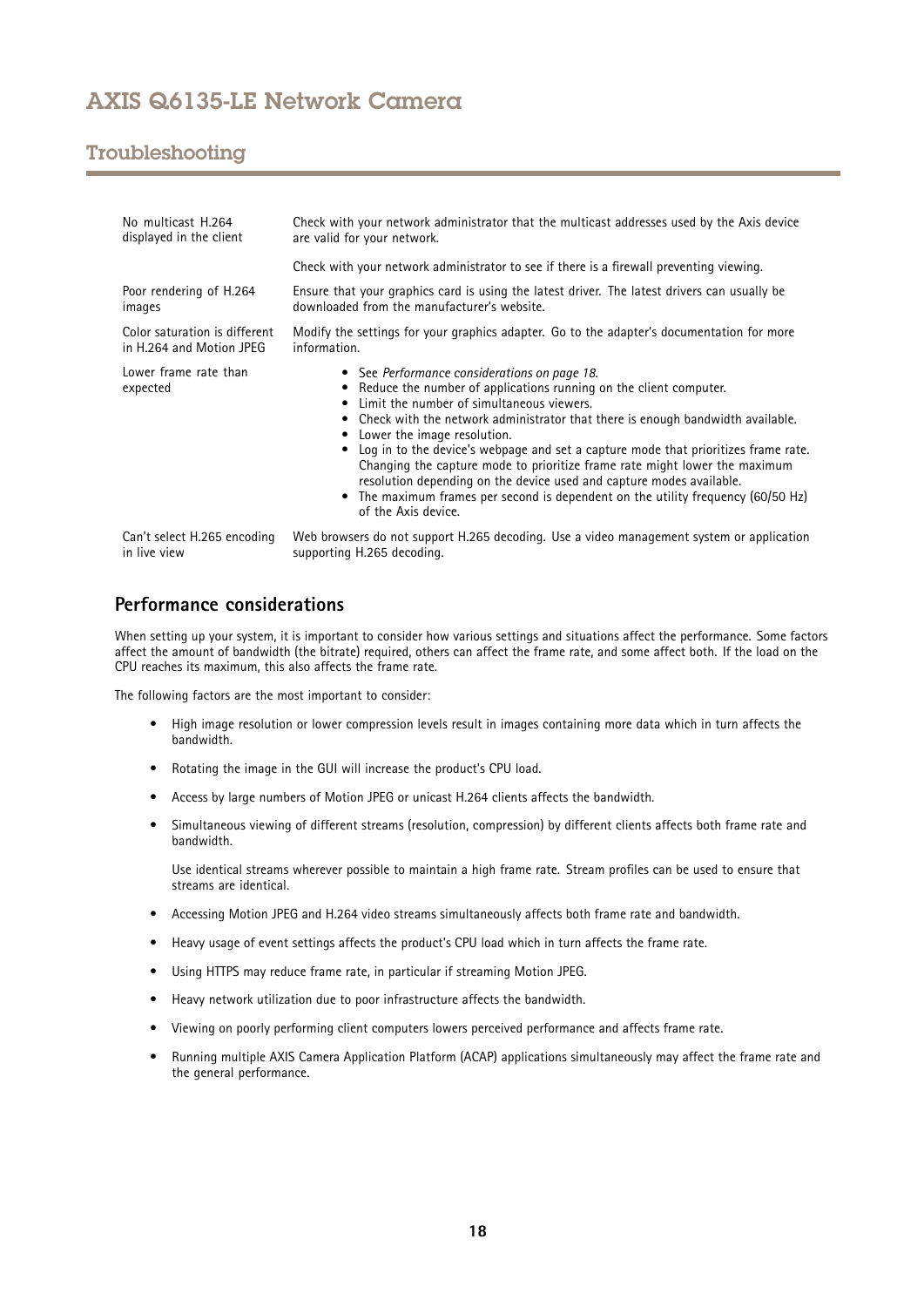# <span id="page-18-0"></span>Specifications

# Specifications

To find the latest version of the product's datasheet, go to the product page at *[axis.com](https://www.axis.com)* and locate **Support & Documentation**.

## **LED indicators**

| <b>Status LED</b> | Indication                                                                          |
|-------------------|-------------------------------------------------------------------------------------|
| Unlit             | Connection and normal operation.                                                    |
| Green             | Shows steady green for 10 seconds for normal operation after startup completed.     |
| Amber             | Steady during startup. Flashes during firmware upgrade or reset to factory default. |
| Amber/Red         | Flashes amber/red if network connection is unavailable or lost.                     |

# **SD card slot**

## *NOTICE*

- • Risk of damage to SD card. Do not use sharp tools, metal objects, or excessive force when inserting or removing the SD card. Use your fingers to insert and remove the card.
- Risk of data loss and corrupted recordings. Do not remove the SD card while the product is running. Unmount the SD card from the product's webpage before removal.

This product supports microSD/microSDHC/microSDXC cards.

For SD card recommendations, see *[axis.com](https://www.axis.com)*.

might might many microSD, microSDHC, and microSDXC Logos are trademarks of SD-3C LLC. microSD, microSDHC, microSDXC are trademarks or registered trademarks of SD-3C, LLC in the United States, other countries or both.

# **Buttons**

## **Control button**

The control button is used for:

• Resetting the product to factory default settings. See *Reset to factory default [settings](#page-15-0) on page [16](#page-15-0)*.

## **Power button**

The power button is used with the control button to reset the camera to factory default settings. See *[page](#page-15-0) [16](#page-15-0)*.

# **Connectors**

## **Network connector**

RJ45 Push-pull Connector (IP66) with High Power over Ethernet (High PoE).

## *NOTICE*

To comply with the IP66-rated design of the camera and maintain the IP66 protection, the supplied RJ45 Push-pull Connector (IP66) shall be used. Alternatively, use the RJ45 IP66-rated cable with premounted connector which is available from your Axis reseller. Do not remove the plastic network connector shield from the camera.